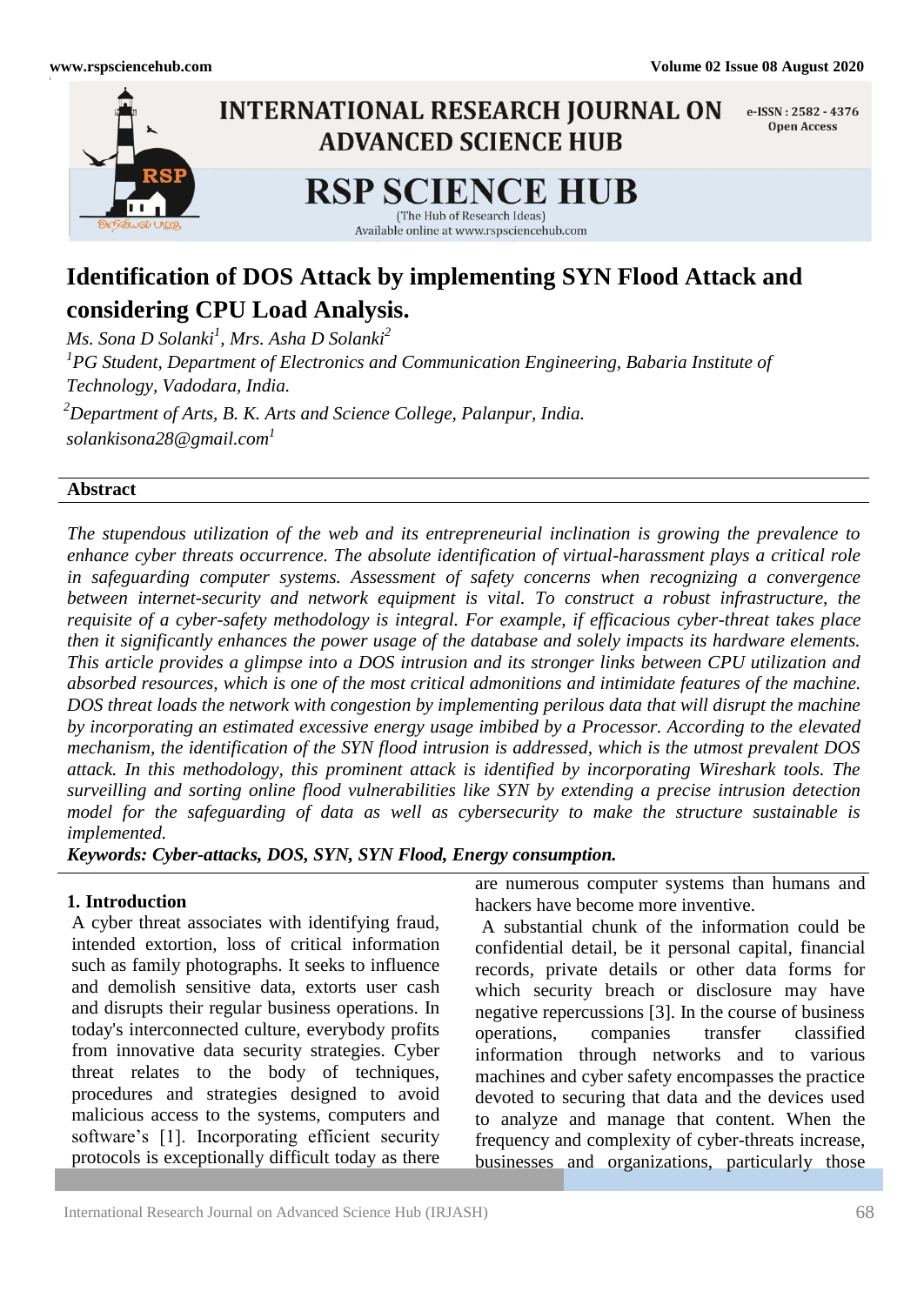dealing with data protection associated with nationwide protection, healthcare, or banking data, need to intervene to safeguard their classified company and personal records.

This article addresses the identification of the DOS attack that is a denial of service invasion. The DOS threats are a prominent kind of cyberthreat that is designed to reduce the database access and restricting the client access to systems. This can be tackled with the utilization of the CPU load management and Wireshark monitoring tool within the framework for malware detection.

### **2. Motivation**

The gargantuan utilization of the web and its monetary behavior increases the vulnerability of cyber threats. Cyber infliction mitigation plays a critical part in enhancing computer security. DOS intrusions are amongst the renowned data breaches, as well as the most directed intrusion to the safeguarding of the system. This article is a tremendous internet security prognosis for identifying dos invasions. The inclination to publish this academic paper reared when numerous amounts of data breaches occurred in multiple services across the globe including India like the Facebook and WhatsApp data breach by North Korean hackers during the epidemic. The site of the IRCTC was exploited in 2020. As addressed earlier in this thread, the amount of cyber-attack occurrences in India is a reminder to all people as well as corporations that are yet susceptible to hacker-extortion [13]. At the commencement of 2020, information fissures reflect 8.1 billion data. Noticing heaps of recent events, I have comprehended the shortfall of such an adequate research paper. The primary goal of this research article is to examine the DOS intrusion within the risk assessment framework that will be beneficial to experts in the domain. I portrayed the overarching classification of cybersecurity, SYN Flood intrusions by implementing the Wireshark tool to monitor them and interpret the outcome by CPU Load evaluation. In cyber-invasion, the SYN Flood Attack identification is implemented including practical simulation outcomes. I used entire course material to analyze and enhance this research article to incorporate a systematic, rigorous and thorough cyber-safety assessment.

#### **3. Types Of Cyber Attack**

#### **3.1 Man-in-the-Middle Attack (MITM)**

It arises if anybody sits among host devices and retrieve traffic by pilfering pertinent data. A hacker incorporates an open-source software and collects entire packets passed among systems, then evaluate device-to-device interactions and determine possibly beneficial transmitted content.

#### **3.2 TCP Session Hijacking**

It is a pivotal intrusion against a user's browser over a secured infrastructure. IP spoofing is the greatest popular cause of session sabotage, in which an intruder utilizes client-routed data packets to induce instructions into an ongoing interaction between two entities on a system and disguise themselves among the authorized personnel.

# **3.3 Sniffing and Eavesdropping**

It signifies evaluating entire packets, while eavesdropping identifies inadequate packets instead of accurate ones. Eavesdropping is an automated invasion in which digital interaction is intercepted by an undestined entity.

#### **3.4DNS Poisoning**

It is recognized as DNS spoofing, is a form of intrusion that compromises domain name system (DNS) security breaches to redirect network traffic far from authorized databases and towards bogus systems. It is hazardous because it can migrate among various DNS databases. Figure 1. Demonstrates the malicious attacks performed by the hacker



**Fig1. Hacker performing Malicious Attacks.**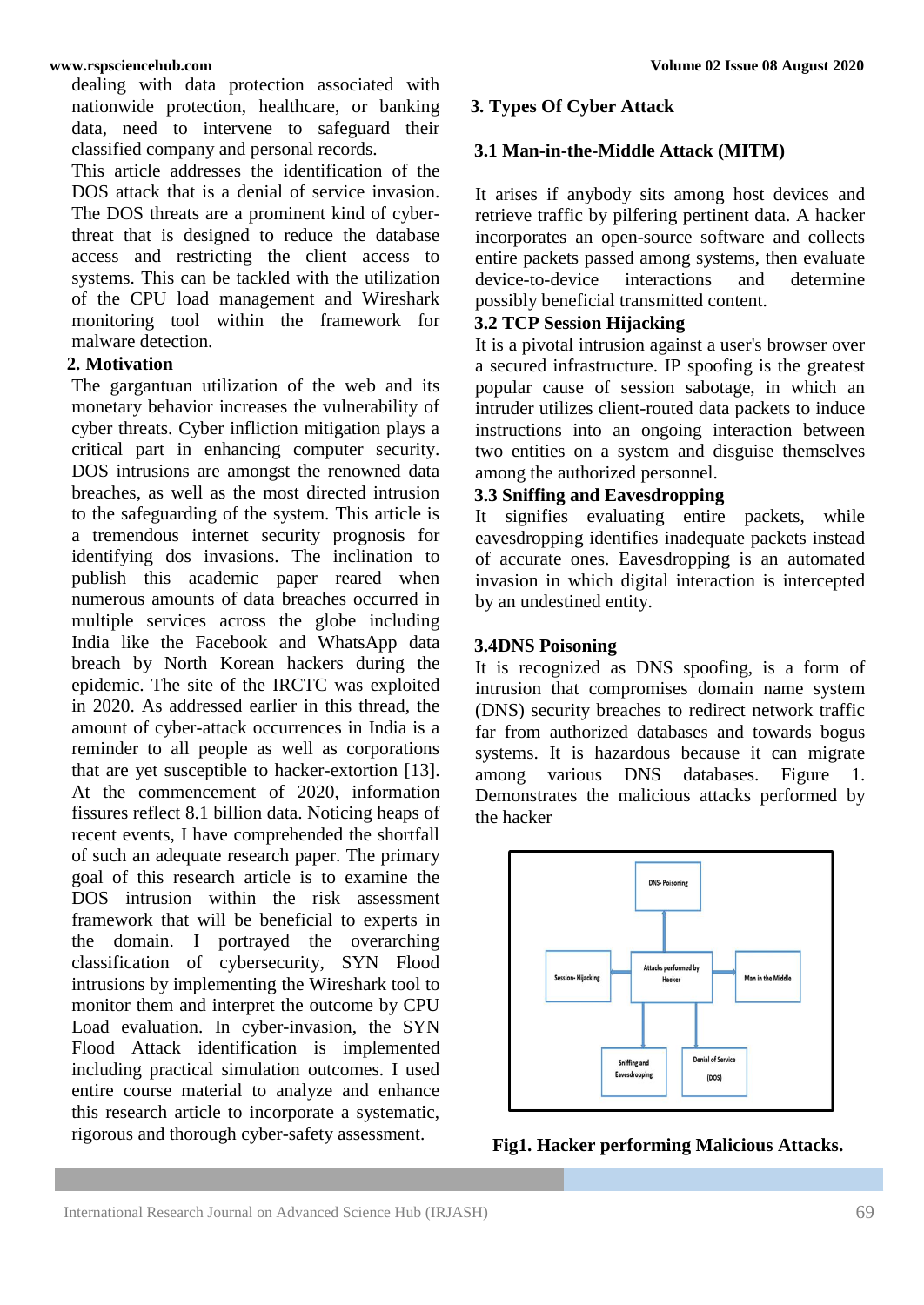# **4. DOS Attack**

DOS Attack prohibits authorized customers to recourse system resources such as accessing a webpage, system, electronic mail etc. This intrusion is enforced by repeatedly striking the target tool, such as an internet server with numerous requests simultaneously [2]. This leads the database to collapse to reply to all of the queries. The impact of this can be either malfunction or failure of the database and make an internet connection inaccessible. The host that is linked to the web is generally disrupted permanently. These threats usually aim services that are deployed on critical operational web applications such as financial firms, gateways for bill payments. Figure 2. indicates the impact of DOS Attack on Intruder and Authorized User.



**Fig 2. Impact of DOS Attack on Intruder and Authorized User**

# **4.1 Sidelines of DOS Attack**

- Extraordinarily sluggish network implementation.
- Specific site is inaccessible.
- Unable to connect any of the websites.
- Raising the quantity of junk mail received significantly.

• Prolonged interruption of internet connectivity or certain online services.

Usually, DOS interventions take one of two classifications. They either deluge online services or collapse them.

### **4.2Flooding Threats**

# **1. SYN Flood Attack**

#### **www.rspsciencehub.com Volume 02 Issue 08 August 2020**

A SYN Flood Attack is an alteration that targets system vulnerability in the series of the TCP connections. This is termed as the three-way handshake interaction between the client and the database.

### **2.ICMP Flood Attack**

An ICMP flood identified as a ping flood is a form of DOS intrusion that transfers spoofed data streams that strike every device in a specified network, benefitting from malfunctioned network machines.

# **5.Three-Way Handshake in TCP SYN**

A three-way handshake is a technique implemented to establish a connection within a host computer and a database in a TCP / IP network. It is a threestep process proposed for the client-server interaction. It starts after the virtual correlation has been constructed. The client begins a communication by requesting access for SYN (synchronization) to the database, and then the database replies by returning SYN / ACK, which is an acknowledgment of the customer's original request for SYN. It ensures that both sender and the recipient interchange SYN and ACK data until the real information transmission starts. Figure 3. shows a Three-way handshake methodology in the Client-Server TCP SYN.



**Fig 3. Three-Way Handshake Technique.**

#### **6. SYN Flood Attack**

 A SYN intrusion is defined as a TCP SYN threat or a SYN flood. It is a form of Denial-of-Service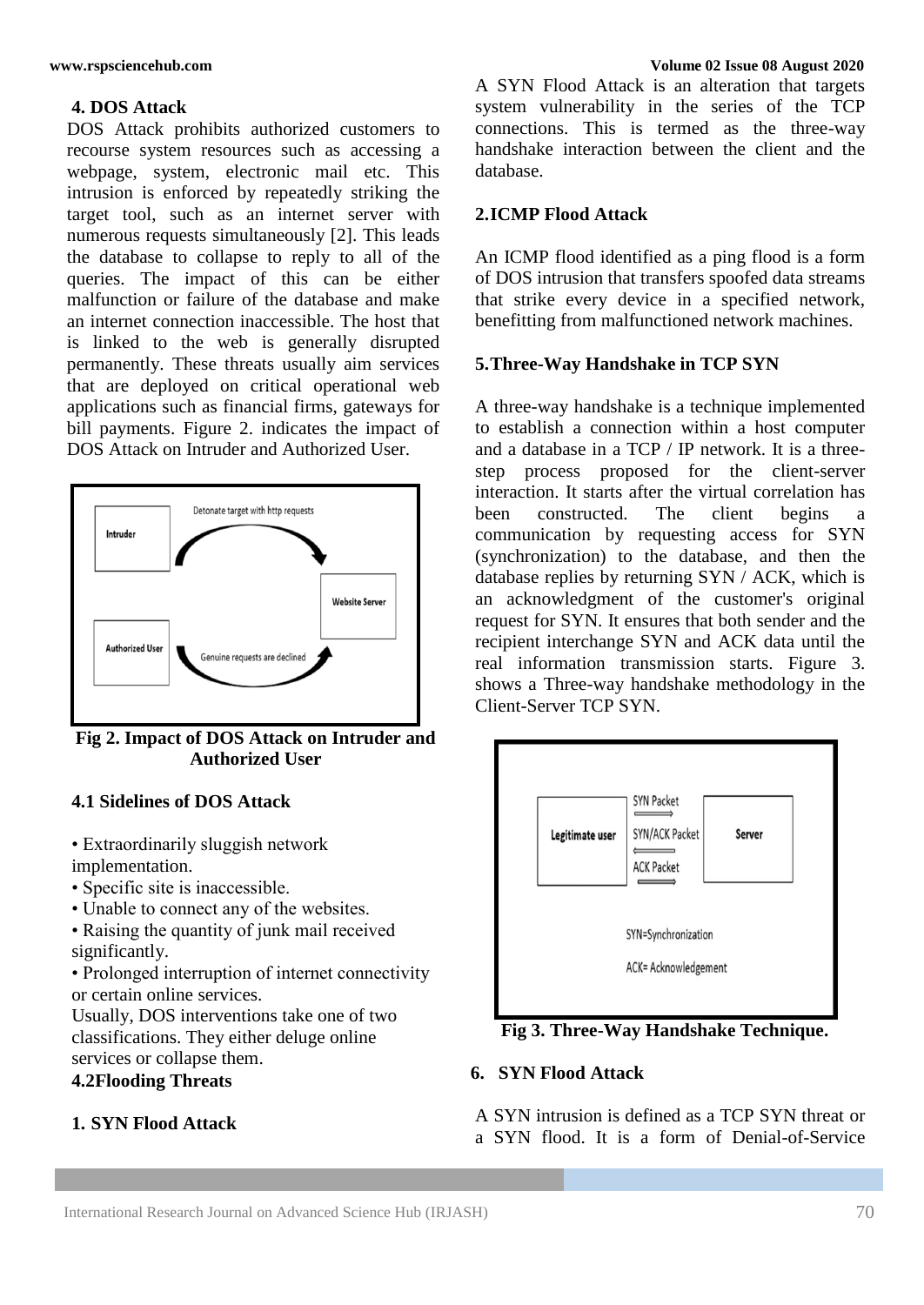(DOS) invasion where a hacker exploits the Network data transmission, TCP / IP, to strike a victim machine with an original request (a SYN). Presuming it as a genuine request, the database replies with SYN / ACK, but rarely gets a final (an ACK) from the intruder and they probably would not reply. Eventually working closely with the processor system resources through half-open TCP connections, it would stay for a pre-specified frame level to reject the demand for communication that ultimately corresponds declining the valid requests for the link, inevitably being exhausted and uncommunicative. Figure4.Presents performance of SYN Flood Attack.



 **Fig.4. SYN Flood Attack**

# **7. Results and Discussion**

### **7.1 Enhancement in Strategy by Deploying Wireshark – Software.**

The enhanced strategy is an online breach identification framework where SYN Flood intrusion diagnosis and sorting are achievable. Since our technique is innovative, the methodology and further tasks are being illustrated with the aid of the flowchart provided below. The mitigation of the above hazardous cyber threat can be achieved in the long term and eventually render the mechanism automatically by constructing a script and insinuating the individual when an attack occurs. Figure 5. demonstrates a Flow Chart of the enhanced strategy describing the technique and further



work.

 **Fig.5. Flow Chart of the Enhanced Strategy.**

### **7.2 Manual Supervision Of Threats 1. TCP SYN**

In SYN, the "three-way handshake" is the methodology through which two machines establish an event of interaction. After this data transmitting and receiving, the sequence is effective and the TCP connection is established and is authorized for information interchange and sharing. In Figure 6, the framework connection is analyzed utilizing instruction ping 192.168.43.228, which is the target IP address by employing Kali Linux OS and the outcome of standardized traffic is inspected through Wireshark software in Figure 7, respectively.

|  | Applications $\blacktriangleright$ Places $\blacktriangleright$ $\Box$ Terminal $\blacktriangleright$ | Sat 20:16                                                      | ä, |            |
|--|-------------------------------------------------------------------------------------------------------|----------------------------------------------------------------|----|------------|
|  |                                                                                                       | root@kali: ~                                                   |    | $\bigcirc$ |
|  | File Edit View Search Terminal Help                                                                   |                                                                |    |            |
|  | root@kali:~# ping 192.168.43.228                                                                      |                                                                |    |            |
|  |                                                                                                       | PING 192.168.43.228 (192.168.43.228) 56(84) bytes of data.     |    |            |
|  |                                                                                                       | 64 bytes from 192.168.43.228: icmp seq=1 ttl=64 time=1.17 ms   |    |            |
|  |                                                                                                       | 64 bytes from 192.168.43.228: icmp seq=2 ttl=64 time=0.660 ms  |    |            |
|  |                                                                                                       | 64 bytes from 192.168.43.228: icmp seq=3 ttl=64 time=0.674 ms  |    |            |
|  |                                                                                                       | 64 bytes from 192.168.43.228: icmp seq=4 ttl=64 time=0.736 ms  |    |            |
|  |                                                                                                       | 64 bytes from 192.168.43.228: icmp seq=5 ttl=64 time=0.750 ms  |    |            |
|  |                                                                                                       | 64 bytes from 192.168.43.228: icmp seq=6 ttl=64 time=0.678 ms  |    |            |
|  |                                                                                                       | 64 bytes from 192.168.43.228: icmp seq=7 ttl=64 time=0.693 ms  |    |            |
|  |                                                                                                       | 64 bytes from 192.168.43.228: icmp seq=8 ttl=64 time=1.49 ms   |    |            |
|  |                                                                                                       | 64 bytes from 192.168.43.228: icmp seq=9 ttl=64 time=0.684 ms  |    |            |
|  |                                                                                                       | 64 bytes from 192.168.43.228: icmp seq=10 ttl=64 time=0.766 ms |    |            |
|  |                                                                                                       | 64 bytes from 192.168.43.228: icmp seq=11 ttl=64 time=1.13 ms  |    |            |
|  |                                                                                                       | 64 bytes from 192.168.43.228: icmp seq=12 ttl=64 time=0.644 ms |    |            |
|  |                                                                                                       | 64 bytes from 192.168.43.228: icmp seq=13 ttl=64 time=1.15 ms  |    |            |
|  |                                                                                                       | 64 bytes from 192.168.43.228: icmp seq=14 ttl=64 time=0.685 ms |    |            |
|  |                                                                                                       | 64 bytes from 192.168.43.228: icmp seq=15 ttl=64 time=0.318 ms |    |            |
|  |                                                                                                       | 64 bytes from 192.168.43.228: icmp seq=16 ttl=64 time=0.313 ms |    |            |
|  |                                                                                                       | 64 bytes from 192.168.43.228: icmp seq=17 ttl=64 time=0.665 ms |    |            |
|  |                                                                                                       | 64 bytes from 192.168.43.228: icmp seq=18 ttl=64 time=0.397 ms |    |            |
|  |                                                                                                       | 64 bytes from 192.168.43.228: icmp seq=19 ttl=64 time=0.678 ms |    |            |
|  |                                                                                                       | 64 bytes from 192.168.43.228: icmp seq=20 ttl=64 time=0.661 ms |    |            |
|  |                                                                                                       | 64 bytes from 192.168.43.228: icmp seq=21 ttl=64 time=0.836 ms |    |            |
|  |                                                                                                       | 64 bytes from 192.168.43.228: icmp seq=22 ttl=64 time=1.17 ms  |    |            |

**Fig.6.Connectivity Evaluation using Kali OS**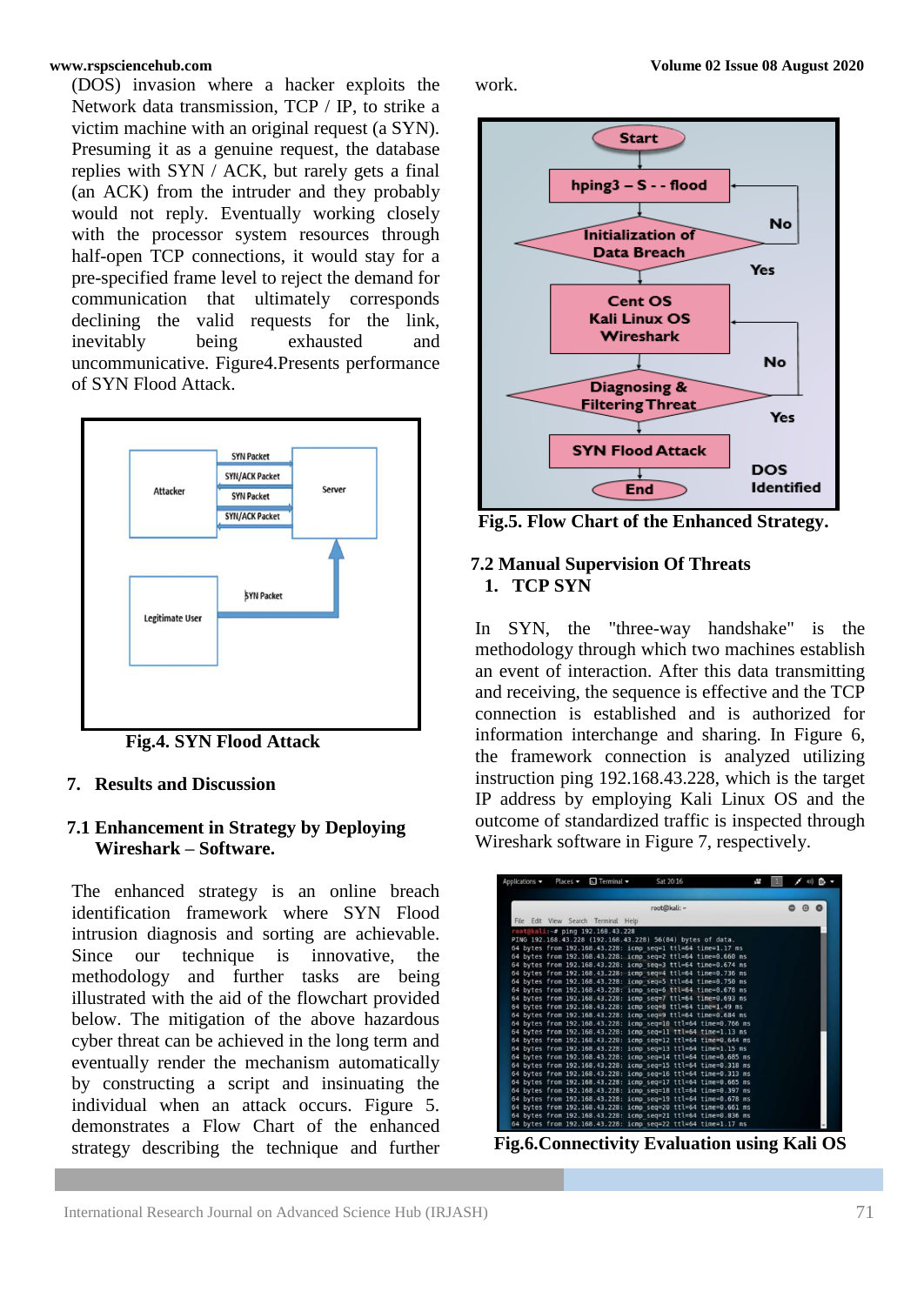

**Fig 7. Inspecting Standa rd Traffic using Wireshark Software.**

#### **2. SYN Flood Attack**

A SYN (synchronize) flood attack is a category of DOS threat that drains entire existing database resources and renders a server inaccessible for authorized traffic. In Figure 8, the SYN Flood invasion is performed utilizing the instruction hping3 -S--flood 192.168.43.228 by transferring a huge amount of malicious packets to the target's device through Kali Linux OS, and in Figure 9, the outcome of fraudulent traffic is evaluated and screened using the command ip.addr =  $= 192.168.1.68$  through Wireshark software.



**Fig. 8. Conducting SYN Flood Attack using** 

#### **Kali OS.**



**Fig 9. Inspecting and Filtering Malicious Traffic using Wireshark Software.**

#### **7.3 Alliance between CPU and Data Breach.**

The efficiency of the devices is quantified regarding CPU utilization until intrusion and throughout a flood invasion with TCP SYN. DOS threat uses a strategy called coercive rendering to absorb system resources such as the Processor and memory of the victim's device. These are the vital components from the efficiency perspective because the essence of the drives is evident in the entire server. The aggregate surplus energy utilization introduced by a CPU-based DOS invasion determines the necessary power by consolidating the strong relationship between Processor implementation and cyberthreat.



**Fig.10. Utilization of CPU before ata Breach.**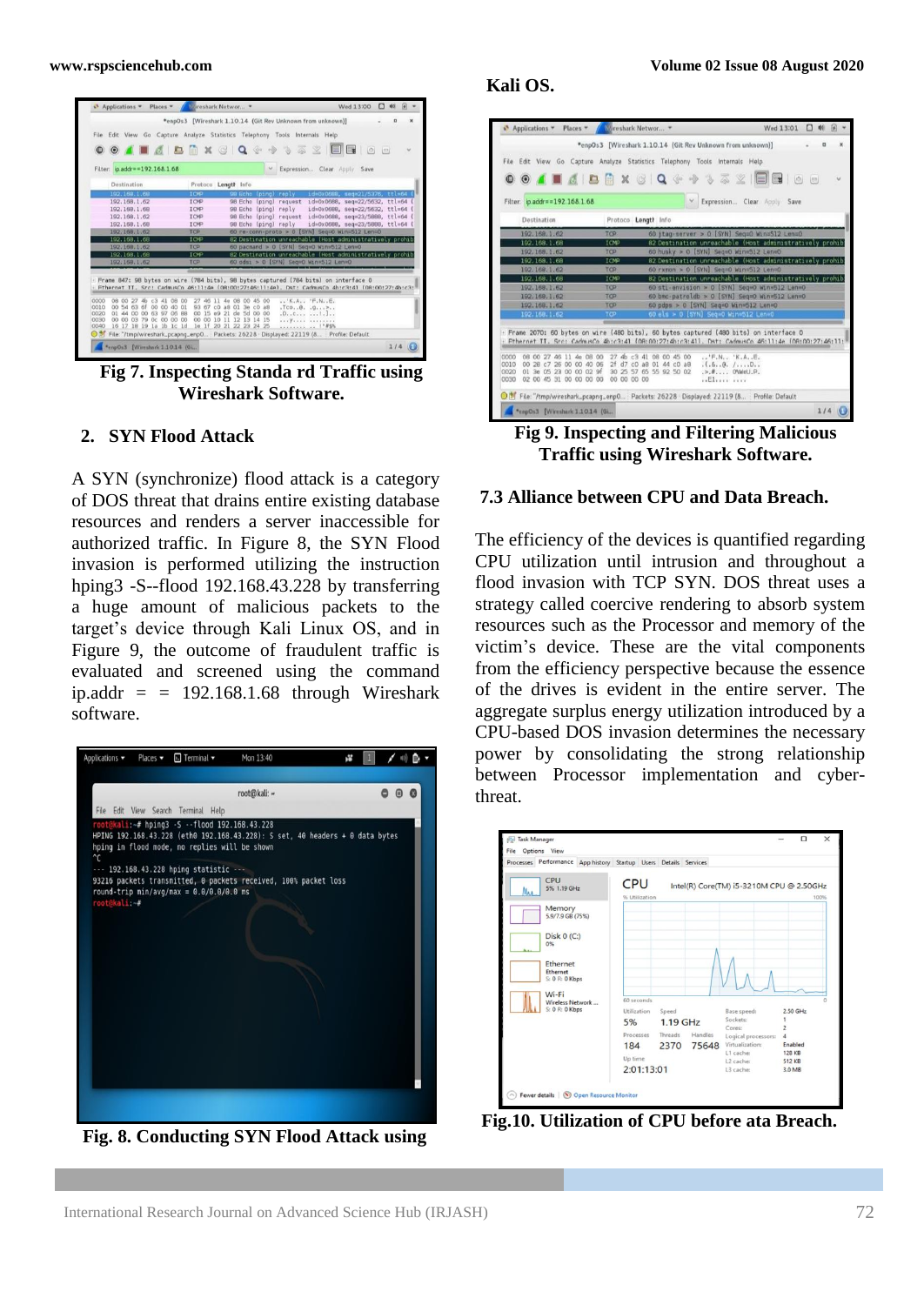

**Fig.11. Utilization of CPU after the Data Breach.**

Servers imbibe optimum energy during the same interval of time that is calculated by their particular energy usage and standard of energy performance, which is also facilitated by a relative structure that induces power absorption associated with original operating capacity. Data breaches significantly affect the CPU and the entire foundation. CPU and whole structure become relatively slow because it incorporates supplemental bandwidth compared to regular traffic. The device becomes overloaded by extraneous requests to control the computer infrastructure and eliminates authorized users. Furthermore, the proposed paradigm is disrupted by security vulnerabilities that impede its consistency and robustness and enhance the load. Figure 10, indicates that the overall CPU utilizes 5% of the load preceding data infringement and Figure 11, demonstrates that Processor consumption enhances from 5% to 33% post data infringement.

#### **Conclusion**

As per preceding research and findings, the emergence of a DOS invasion is imminent. DOS invasion transfers umpteen falsified packets to the victim that occupies the resources of the victim and creates disruptions in database processes and computing resources. A perceptual correlation between cybersecurity and system is conducted to assess the absorption of resources of servers and communication hardware.

This article concentrates on the DOS flood vulnerability in the infrastructure by employing an on-line infringement identification strategy

#### **www.rspsciencehub.com Volume 02 Issue 08 August 2020**

where a specific DOS intrusion like SYN flood is regarded and the technique of scanning and filtration of system packets for the threat is implemented. Subsequently, the significant correlation between Processor utilization and used resources is presented where the excessive cumulative use of energy generated by a CPU-based DOS invasion decides the cyber hazard.

#### **ACKNOWLEDGEMENT**

I reverence and glorify the Supreme Lord for the spiritual inspiration, the most benevolent and accommodating for my research methodology task to accomplish this article. I would like to articulate my wholehearted gratitude to my grandmother **Shardaba**, my parents: **Dansinh and Asha Solanki** and the entire members of my family for their pertinent motivation and virtuous assistance towards my higher education Master of Engineering (Electronics & Communication) and for supplying indispensable direction throughout this document.

#### **Reference**

- [1].Benamar Bouyeddou, Fouzi Harrou, Ying Sun and Benamar Kadri. "Detecting SYN Flood Attacks via Statistical Monitoring Charts: A Comparative Study." In The 5th International Conference on Electrical Engineering (ICEE-B), pp. 5386-6869. IEEE, Boumerdes, Algeria, 2017.
- [2].Poonam Jagannath Shinde and Madhumita Chatterjee. "A Novel Approach for Classification and Detection of DOS Attacks." In International Conference on Smart City and Emerging Technology (ICSCET), pp. 1109- 8537. IEEE, 2018.
- [3].Neha G. Relan and Prof. Dharmaraj R. Patil. "Implementation of Network Intrusion Detection System using Variant of Decision Tree Algorithm." In International Conference on Nascent Technologies in the Engineering Field (ICNTE), pp. 4799-7263. IEEE, 2015.
- [4].Wentao Liu. "Research on DOS Attack and Detection Programming." In Third International Symposium on Intelligent Information Technology Application (ISIITA), pp. 7695-3859. IEEE, 2009.